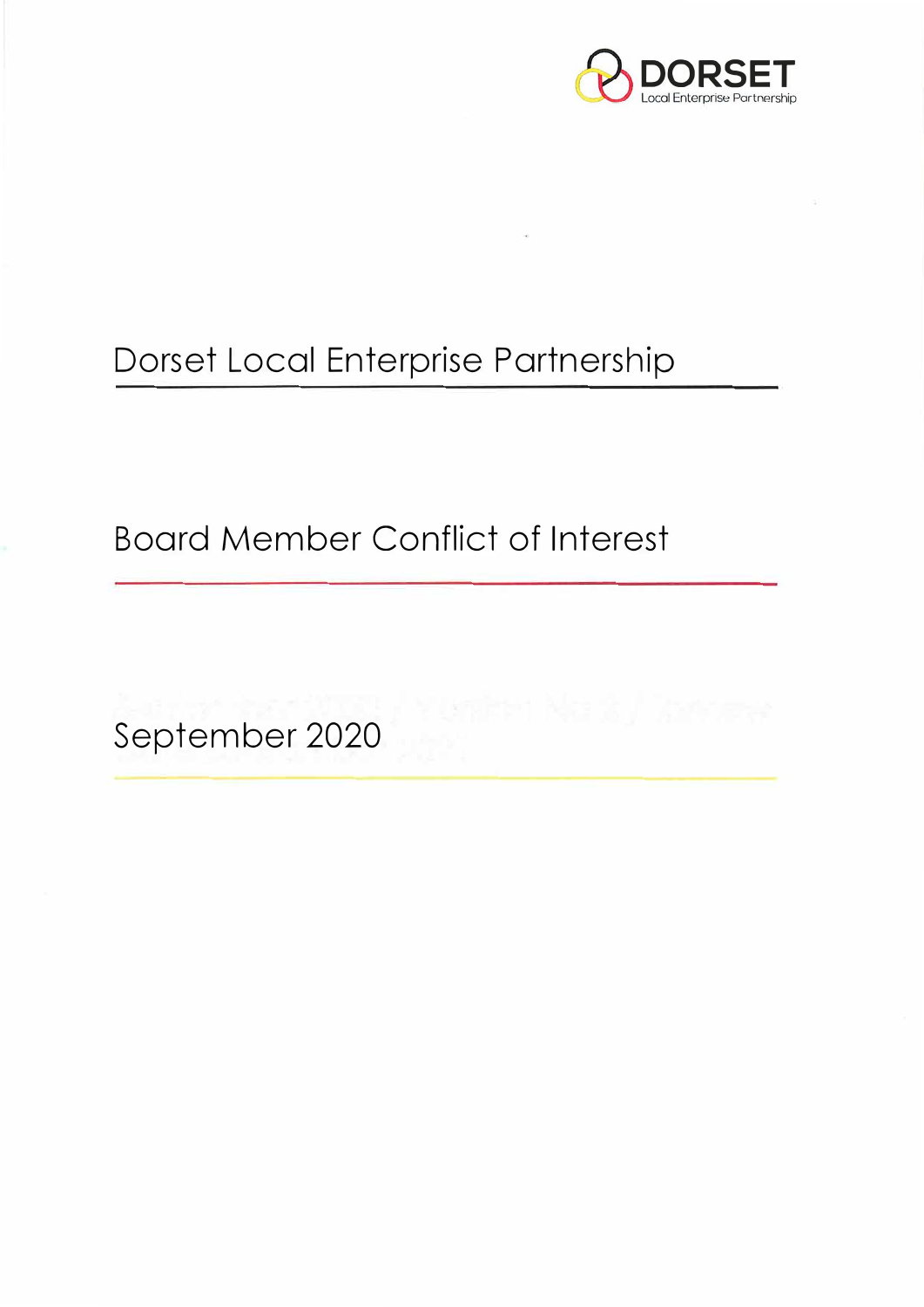### **1. Registering and declaring pecuniary and non-pecuniary interests**

- 1.1. You must, within 28 days of taking office as a Board Director or co-opted, notify Dorset LEP's Director and Accountable Body's S151 Officer of any disclosable pecuniary interest, where the pecuniary interest is yours, your spouse's or civil partner's, or is the pecuniary interest of somebody with whom you are living with as a spouse, or as if you were civil partners.
- 1.2. In addition, you must, within 28 days of taking office, notify your Dorset LEP's Director and Accountable Body's S 151 Officer of any non-pecuniary interest which Dorset LEP has decided should be included in the register or which you consider should be included if you are to fulfil your duty to act in conformity with the Seven Principles of Public Life. These non-pecuniary interests will necessarily include your membership of any Trade Union.
- 1.3. Board Director's should review their individual register of interest before each board meeting. If an interest has not been entered onto Dorset LEP's register, then the Board Director must disclose the interest at any meeting of Dorset LEP at which they are present, where they have a disclosable interest in any matter being considered and where the matter is not a 'sensitive interest'.
- 1.4. Whenever a matter is to be discussed at a meeting or decision is to be made and a Director has a Conflict of Interest in respect of that matter then he or she must:
	- 1.4.1. remain only for such part of the meeting as in the view of the other Directors is necessary to inform the debate;
	- 1.4.2. not be counted in the quorum for that part of the meeting; and
	- 1.4.3. withdraw during the vote and have no vote on the matter.
- 1.5. Following any disclosure of an interest not on the Dorset LEP register or the subject of pending notification, you must notify Dorset LEP's Director and Accountable Body's S 151 Officer of the interest within 28 days beginning with the date of disclosure.
- 1 .6. Unless dispensation has been granted, you may not participate in any discussion of, vote on, or discharge any function related to any matter in which you have a pecuniary interest. Additionally, you must observe the restrictions Dorset LEP places on your involvement in matters where you have a pecuniary or non-pecuniary interest as defined by Dorset LEP.
- 1.7. Please refer to Dorset LEP's Hospitality and Anti-Bribery Policy on the Dorset LEP website, for the procedure for declaring and reporting on hospitality.
- 1.8. In line with Dorset LEP's guidance an up-to-date Register of Interests will be published on the Dorset LEP website.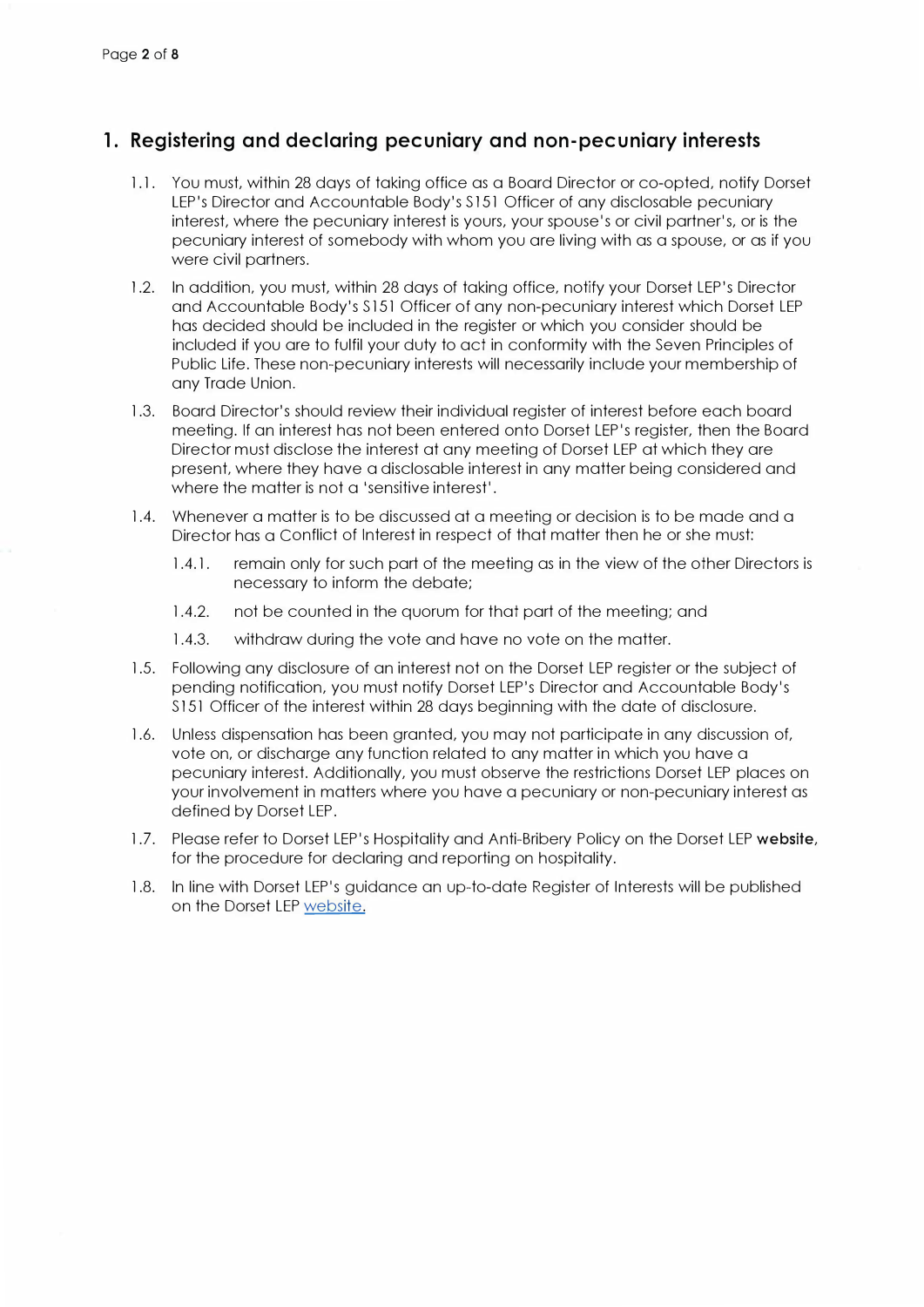## Dorset Local Enterprise Partnership: Register of Board Directors' **Interest Form**

As a Board Director/ Co-opted Director of Dorset Local Enterprise Partnership (LEP) CIC, I declare that I have the following disclosable pecuniary and/or non-pecuniary interests. (Please state 'None' where appropriate, do not leave any boxes blank).

#### NOTIFICATION OF CHANGE OF CIRCUMSTANCES

Each Board Member shall review their individual register of interests before each board meeting and decision making committee meeting, submitting any necessary revisions to the LEP and \$151/\$73 Officer at the start of the meeting.

Even if a meeting has not taken place a Member must, within 28 days of becoming aware of any change to the interests specified below, provide written notification to the LEP and \$151/\$73 Officer, of that change.

\*SPOUSE/PARTNER - In the notice below my spouse or partner means anyone who meets the definition in the Localism Act, i.e. my spouse or civil partner, or a person with whom I am living as a spouse or a person with whom I am living as if we are civil partners, and I am aware that that person has the interest having carried out a reasonable level of investigation. Where your spouse or partner has recently been involved in any activity which would have been declarable, this should be mentioned, with the date the activity ended.

#### Forms should be returned to:

Kathryn Hill Dorset Local Enterprise Partnership Poole House **Talbot Campus** Fern Barrow Poole BH12 5BB

Fmail: khill@bournemouth.ac.uk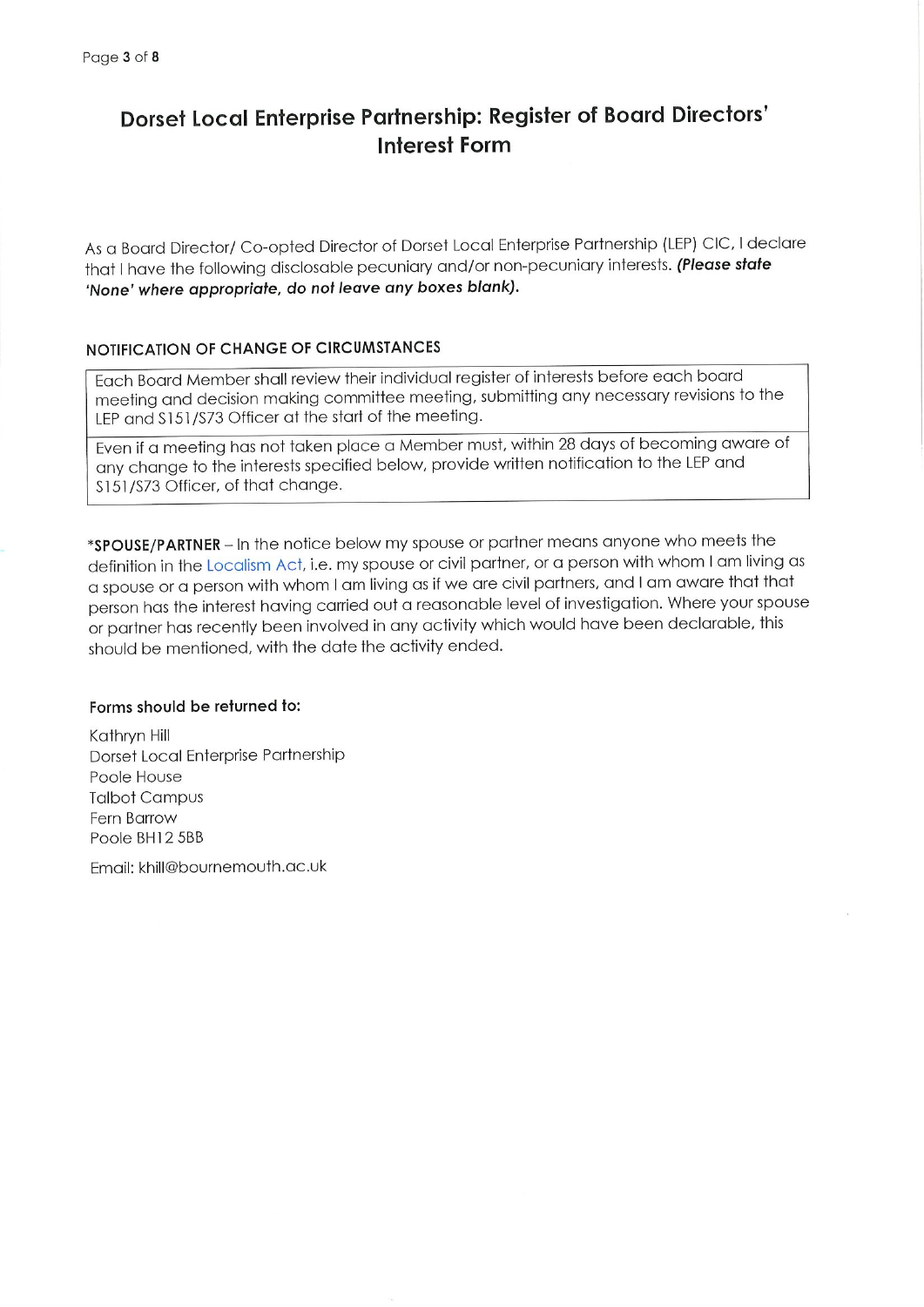

| <b>SECTION 1</b> | ANY EMPLOYMENT, OFFICE, TRADE, PROFESSION OR<br><b>VOCATION CARRIED ON FOR PROFIT OR GAIN</b>                                                                                                                                                                                                      | <b>MYSELF</b>               | SPOUSE/PARTNER*                                     |
|------------------|----------------------------------------------------------------------------------------------------------------------------------------------------------------------------------------------------------------------------------------------------------------------------------------------------|-----------------------------|-----------------------------------------------------|
| 1.1              | Name of:<br>- your employer(s)<br>- any business carried on by you<br>- any other role in which you receive remuneration(this<br>includes remunerated roles such as councillors)                                                                                                                   | Poole Harbour Commissioners | <b>Mobility People Recruitment</b><br>International |
| 1.2              | Description of employment or business activity                                                                                                                                                                                                                                                     | Harbour Authority           | Recruitment Consultancy                             |
| 1.3              | The name of any firm in which you are a partner.                                                                                                                                                                                                                                                   |                             | As above                                            |
| 1.4              | The name of any company for which you are a<br>remunerated director.                                                                                                                                                                                                                               |                             | As above                                            |
| <b>SECTION 2</b> | <b>SPONSORSHIP</b>                                                                                                                                                                                                                                                                                 | <b>MYSELF</b>               | <b>SPOUSE/PARTNER</b>                               |
| 2.1              | Any financial benefit obtained (other than from Dorset<br>LEP) which is paid as a result of carrying out duties as a<br>Member.<br>This includes any payment or financial benefit from a<br>Trade Union within the meaning of the Trade Union and<br>Labour Relations (Consolidation) Act 1992 (a) |                             |                                                     |
| <b>SECTION 3</b> | <b>CONTRACTS</b>                                                                                                                                                                                                                                                                                   | <b>MYSELF</b>               | <b>SPOUSE/PARTNER</b>                               |
| 3.1              | Any contract for goods, works or services with Dorset<br>LEP which has not been fully discharged by any<br>organisation named at 1.1.                                                                                                                                                              |                             |                                                     |
| 3.2              | Any contract for goods, works or services entered into<br>by any organisation named at 1.1 where either party is<br>likely to have a commercial interest in the outcome of<br>the business being decided by Dorset LEP in the<br>forthcoming meeting.                                              |                             |                                                     |

 $\mathcal{A}$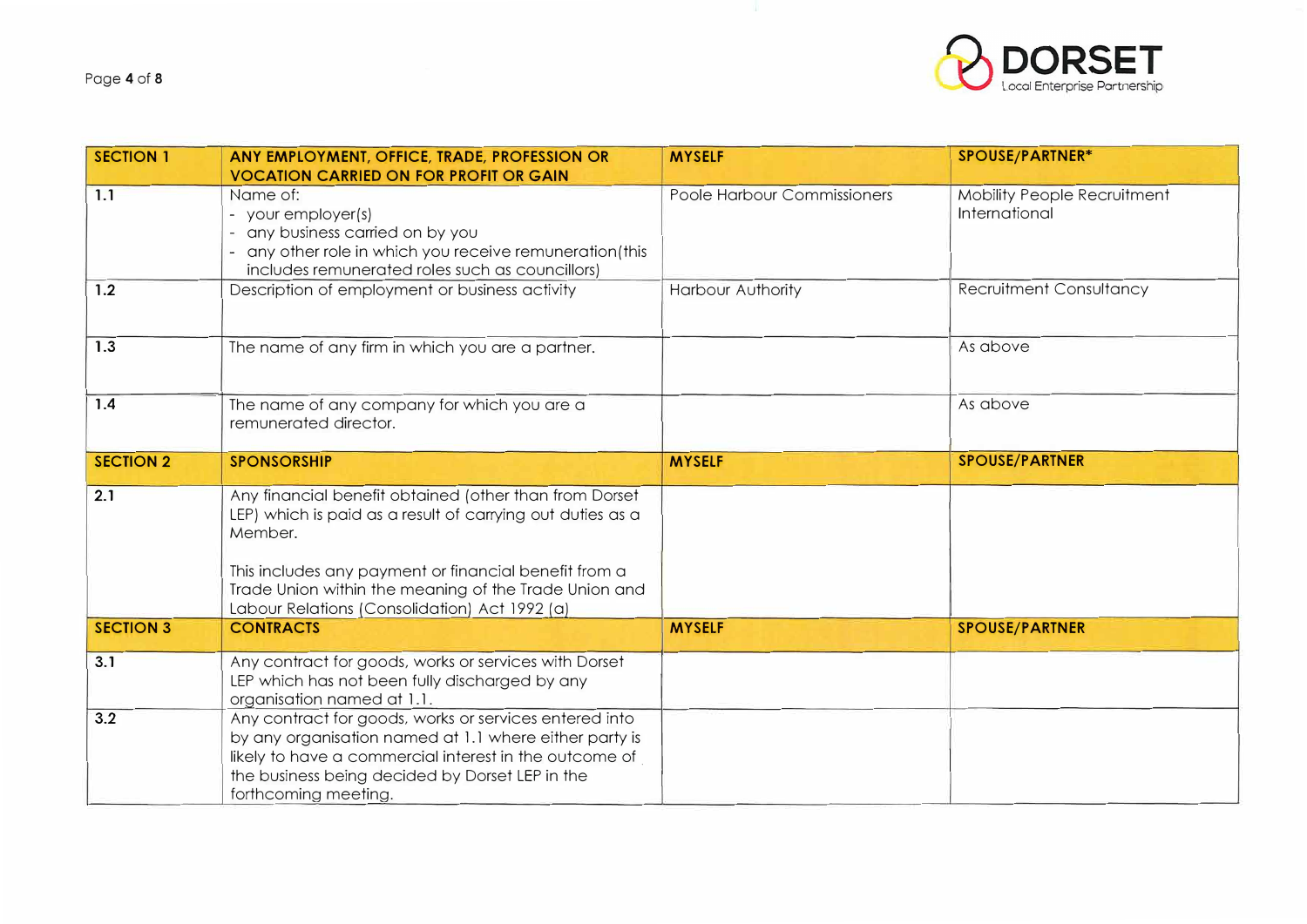#### Page *5* of 8



| <b>SECTION 4</b> | <b>LAND OR PROPERTY</b>                                                                                                                                                                                                                               | <b>MYSELF</b>                           | <b>SPOUSE/PARTNER</b>                          |
|------------------|-------------------------------------------------------------------------------------------------------------------------------------------------------------------------------------------------------------------------------------------------------|-----------------------------------------|------------------------------------------------|
| $\overline{4.1}$ | Any interest you or any organisation listed at 1.1 may<br>have in land or property which is likely to be affected<br>by a decision made by Dorset LEP.<br>This would include, within the area of Dorset LEP:                                          | Residence: DT9<br><b>Dorset Council</b> | <b>Residence: DT9</b><br><b>Dorset Council</b> |
|                  | • Any beneficial interest in any land in Dorset LEP areas,<br>including your place(s) of residency                                                                                                                                                    |                                         |                                                |
|                  | • Any tenancy where the landlord is Dorset LEP and the<br>tenant is a body in which relevant person has a<br>beneficial interest                                                                                                                      |                                         |                                                |
|                  | • Any licence for a month or longer to occupy land<br>owned by Dorset LEP                                                                                                                                                                             |                                         |                                                |
|                  | For property interests, please state the first part of the<br>postcode and the Local Authority where the property<br>resides. If you own/lease more than one property in a<br>single postcode area, please state this.                                |                                         |                                                |
| <b>SECTION 5</b> | <b>SECURITIES</b>                                                                                                                                                                                                                                     | <b>MYSELF</b>                           | <b>SPOUSE/PARTNER</b>                          |
| 5.1              | Any interest in securities of an organisation under 1.1<br>where:-                                                                                                                                                                                    |                                         |                                                |
|                  | a) that body (to my knowledge) has a place of<br>business or land in the area of the LEP; and                                                                                                                                                         |                                         |                                                |
|                  | b) either-                                                                                                                                                                                                                                            |                                         |                                                |
|                  | i. the total nominal value of the securities exceeds<br>£25,000 or one hundredth of the total issued share<br>capital of that body; or                                                                                                                |                                         |                                                |
|                  | (ii) if the share capital of that body is of more than<br>ii.<br>one class, the total nominal value of the shares of<br>any one class in which has a beneficial interest<br>exceeds one hundredth of the total issued share<br>capital of that class. |                                         |                                                |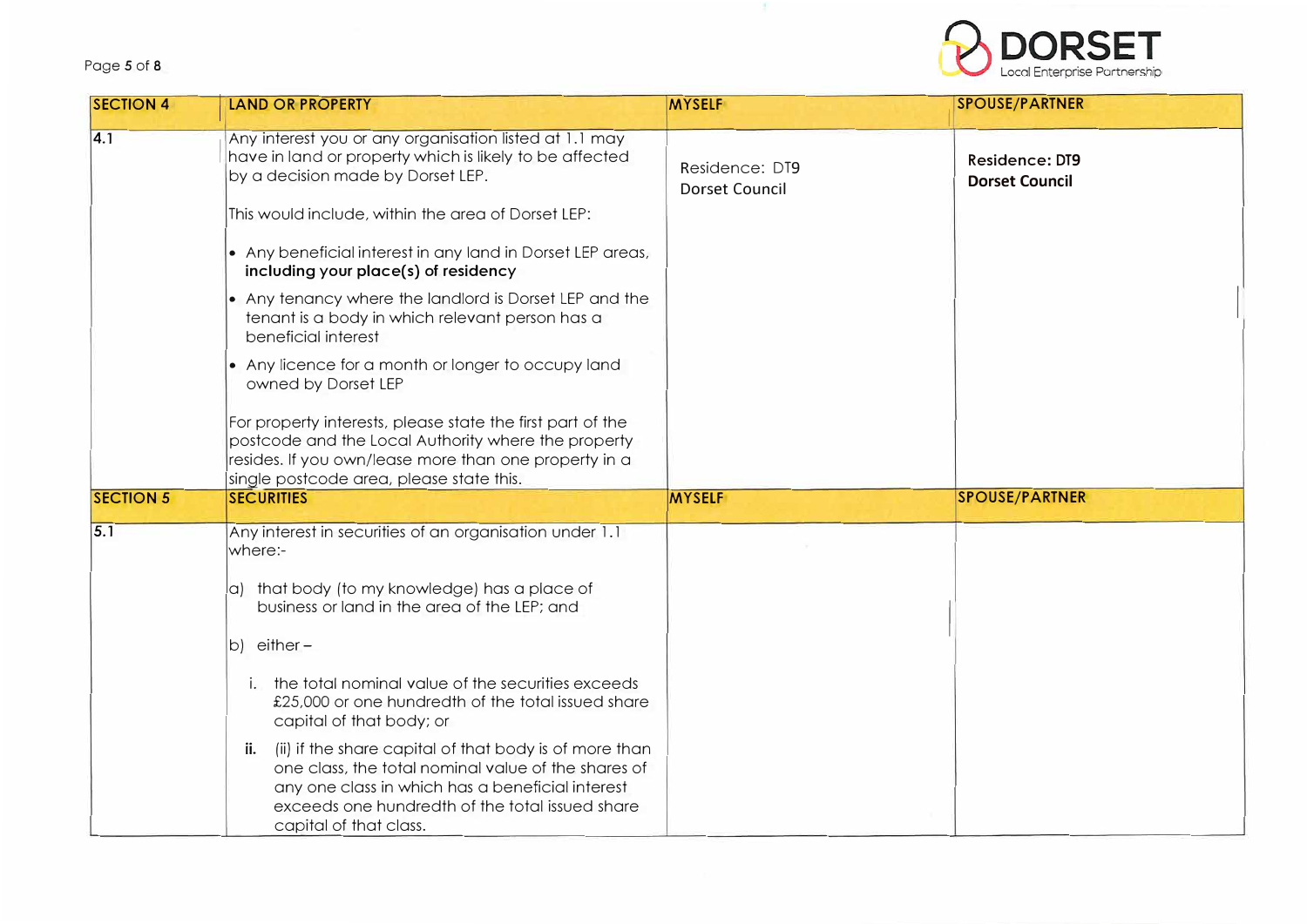Page 6 of 8



| <b>SECTION 6</b> | <b>GIFTS AND HOSPITALITY</b>                                                                              | <b>MYSELF</b> | <b>SPOUSE/PARTNER</b> |
|------------------|-----------------------------------------------------------------------------------------------------------|---------------|-----------------------|
| 6.1              | Any gifts and/or hospitality received as a result of<br>membership of Dorset LEP (above the value of £50) |               |                       |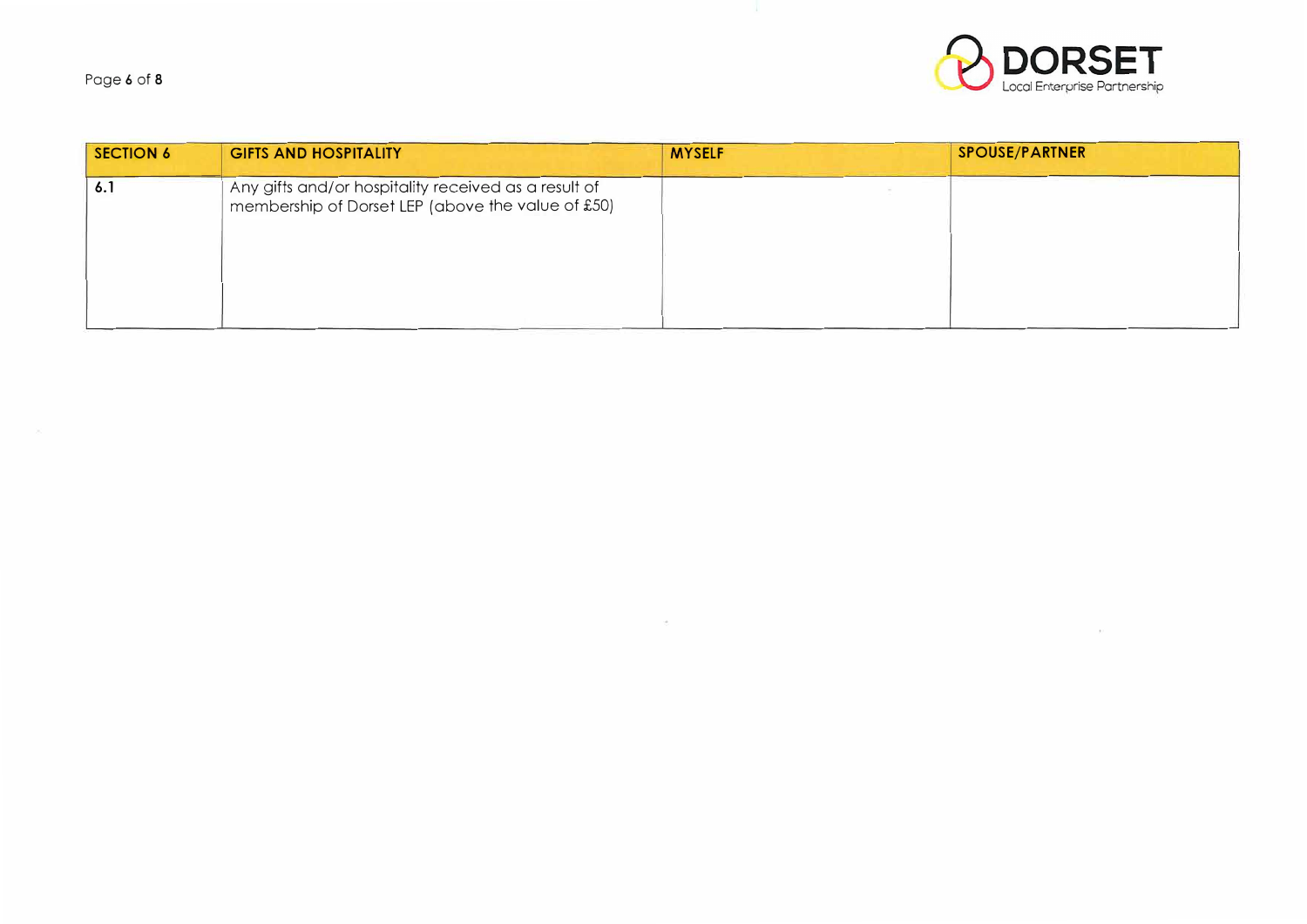Page 7 of 8



#### **OTHER INTERESTS**

**Membership of Organisations** - I am a member of, or I am in a position of general control, a trustee of, or participate in the management of:

l. Any Committee to which I have been appointed or nominated by Dorset LEP:

Connected Dorset, Performance and Investment Committee, Nominations and Remuneration Committee, Great South West, BCP Tourism Board, LEP **Network** 

2. Any body exercising functions of a public nature (eg school governing body or another LEP):

3. Any body directed to charitable purooses:

4. Any body whose principal purpose includes the influence of public opinion or policy (including any political party or trade union): Great South West, British Ports Association, Maritime UK, Western Gateway Sub National Transport Body,

5. Any local authority (please state any interests you hold as LA leaders/cabinet members for LA land, resources and the LA's commercial interests):

6. Any professional bodies, special interest groups or mutual support organisations?

Institute of Chartered Shipbrokers

7. Any other interest which I hold which might reasonably be likely to be perceived as affecting my conduct or influencing my actions in relation to my role.